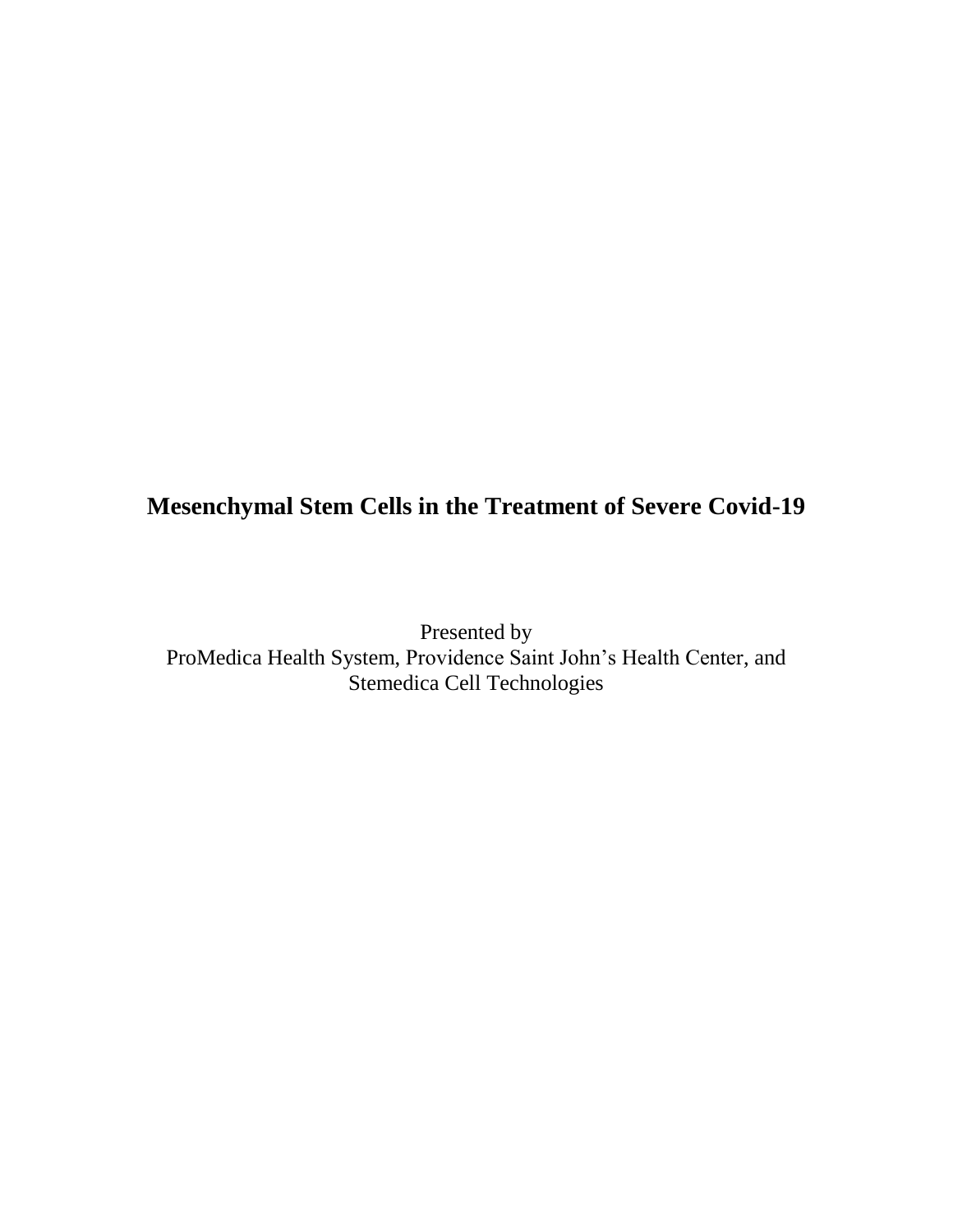Researchers have hypothesized the utility of Mesenchymal Stem Cells (MSCs) in treating Covid-19. The severe form of the disease is due to an inflammatory cytokine storm, previously characterized in similar illnesses and possibly responsible for the development of Acute Respiratory Distress Syndrome (ARDS). MSCs have immunomodulatory properties, secreting anti-inflammatory cytokines, inhibiting monocyte differentiation, and regulating the function and proliferation of immune cells. Indirect regulation of immune response may also occur through effects on paracrine secretion of cytokines. (1)

MSCs are used in the treatment of a range of immune-mediated inflammatory diseases such as lupus erythematous and graft versus host disease. Moreover, MSCs reduced mortality in H5N1 influenza and resulted in improved survival in those with H7N9 influenza strain who developed ARDS.(1) MSCs have activity in the treatment of ARDS, pneumonia, and sepsis, which are among the leading causes of death in Covid-19 cases.(2) Treatment strategies of ARDS is of particular importance in those with Covid-19 due to the potential long-term effects on pulmonary function, as pulmonary fibrosis can continue to develop even after the acute phase of the disease.(3) Despite the potential of MSCs for treating Covid-19, little patient data has been available thus far.

Here, we report a prospective case series of patients with laboratory confirmed Covid-19 treated with allogenic bone marrow-derived, ischemic tolerant hypoxic MSCs (Stemedica Cell Technology, San Diego, CA USA) at two hospitals in the United States. The data represents nine patients treated under emergency use IND and five treated under an expanded use IND at ProMedica Toledo Hospital (Toledo, OH USA) and Providence Saint John's Health Center (Santa Monica, CA USA). All patients were categorized as severe or critically severe on admission, as previously defined.(4) Patient populations were somewhat dissimilar as shown in Table 1. Those treated under the expanded use were more severely ill, more often failed other potential Covid-19 treatments, and were infused with MSCs later in their clinical course. All expanded use and five emergency use cases were treated with  $50 \times 10^6$  cells twice. Four emergency use patients were given a single bolus of  $100 \times 10^6$  cells, one of whom received approximately 64M cells.

Following treatment with MSCs, four of five mechanically ventilated emergency use cases were extubated, exhibiting marked improvement on radiographic examination (Figure 1, Supplementary Appendix). Objective severity category of ARDS as evidenced by  $PaO<sub>2</sub>/FiO<sub>2</sub> (5)$ improved in three emergency use cases and one expanded use case within 21 days posttreatment. Laboratory results suggest that inflammatory markers were modulated by treatment with MSCs. Overall survival was favorable; 92.9% of all cases survived 7 days post-treatment and 64.3% were alive at 30 days. Cause of death for both patients treated under the emergency use IND was cardiopulmonary failure; Covid-19-related ARDS was cited as the cause in all three patients who expired in the expanded use group. Importantly, no adverse events were observed, suggesting the treatment is safe in this disease. At the time of writing, seven patients have been discharged. Five of the seven patients discharged from the hospital reported that their subjective overall function had returned to, or nearly to, baseline on follow up. One remains admitted to a long-term care facility; two others continue to be treated in the ICU.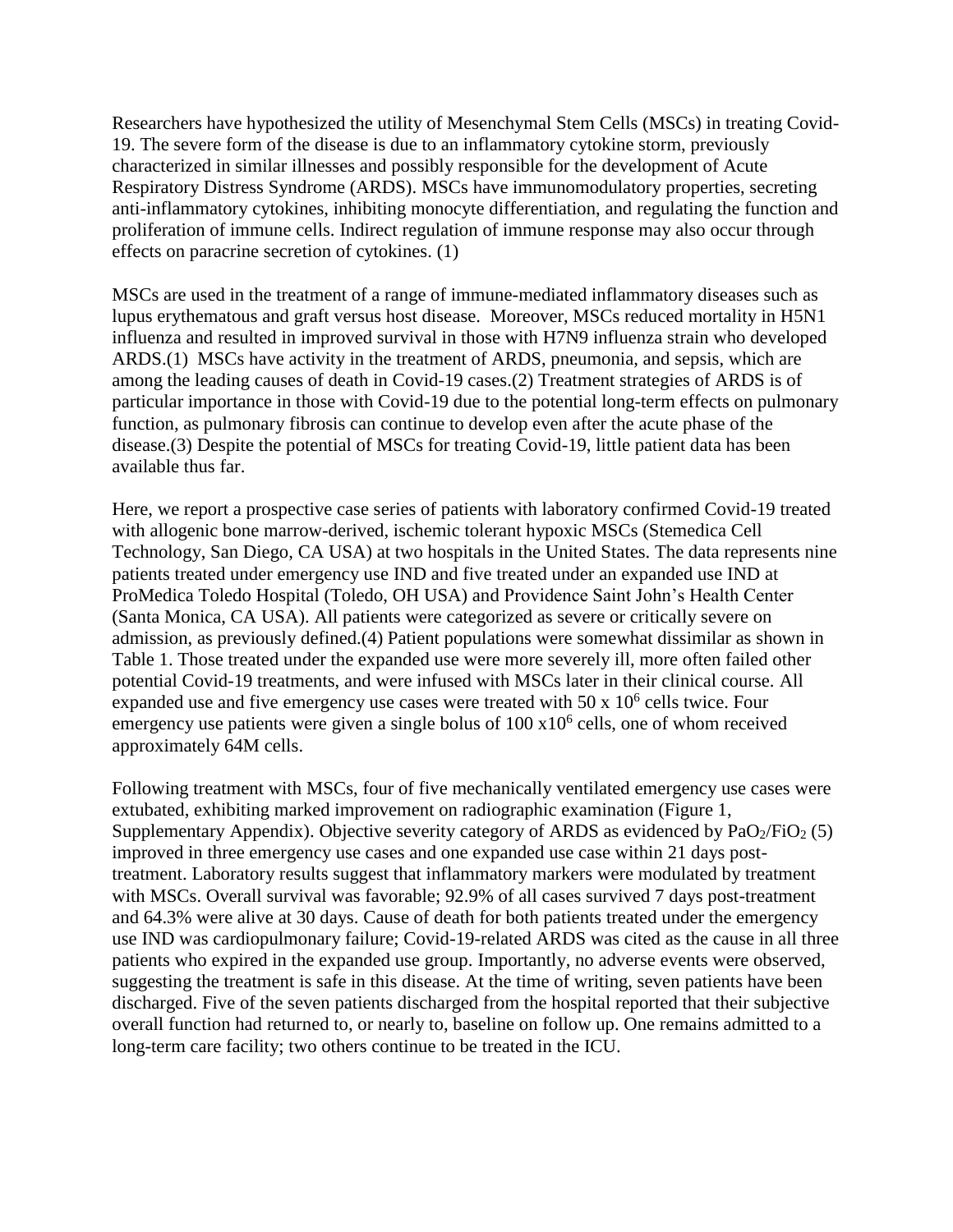While this was not a clinical trial designed and powered for comparisons, our data suggest that those who received MSCs earlier in their clinical course of disease may have appreciated more benefit; it is possible that earlier treatment may help prevent the cytokine storm, rather than attempting to reverse it. While our data must be interpreted with caution given the limitations, it may provide some guidance for the design of future trials using MSCs to battle Covid-19.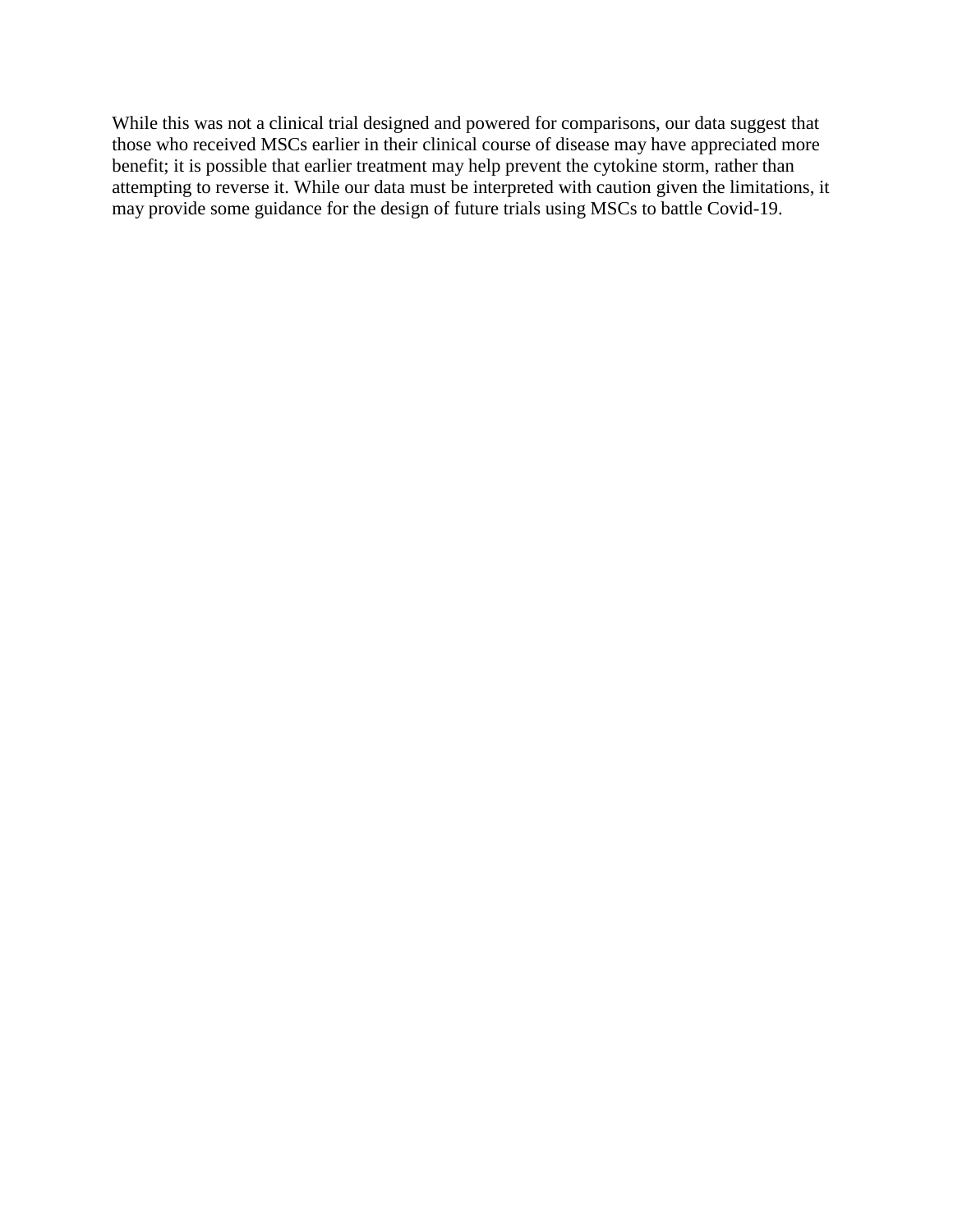|                                           | All patients  | <b>Emergency Use</b> | <b>Expanded Use</b> |
|-------------------------------------------|---------------|----------------------|---------------------|
|                                           | $(n=14)$      | $(n=9)$              | $(n=5)$             |
| Median age $-$ years (range)              | $58.5(30-84)$ | $64(56-84)$          | $38.0(30-59)$       |
| Female $sex - n$ (%)                      | 6(42.9)       | 4(44.4)              | 2(40)               |
| Comorbid conditions                       |               |                      |                     |
| Cardiovascular disease $- n$ (%)          | 1(7.1)        | 1(11.1)              | 0(0)                |
| $COPD - n$ (%)                            | 4(28.6)       | 4(44.4)              | 0(0)                |
| Hypertension $- n$ (%)                    | 7(50)         | 7(77.8)              | 0(0)                |
| Obesity – $n$ (%)                         | 8(57.1)       | 3(33.3)              | 5(100)              |
| Other pulmonary disease $- n$ (%)         | 6(42.9)       | 6(66.6)              | 0(0)                |
| Type II Diabetes $- n$ (%)                | 3(21.4)       | 2(22.2)              | 1(20)               |
| COVID-19 Severity on admission            |               |                      |                     |
| Severe – $n$ $(\%)$                       | 5(35.7)       | 5(55.6)              | 0(0)                |
| Critically Severe – $n$ (%)               | 9(64.3)       | 4(44.4)              | 5(100)              |
| Days of admission prior to treatment with |               |                      |                     |
| $MSCs$ – median (range)                   | $10(2 - 77)$  | $4(2-12)$            | 41 $(13 - 77)$      |
| Days between MSC treatments - median      |               |                      |                     |
| $(range)$ <sup>*</sup>                    | $5(2-8)$      | $3(2-3)$             | $7(6-8)$            |
| Failed or concurrent therapies            |               |                      |                     |
| Antibiotics                               | 14 (100)      | 9(100)               | 5(100)              |
| Antiviral                                 | 5(35.7)       | 1(11.1)              | 4(80)               |
| Convalescent serum                        | 6(42.9)       | 1(11.1)              | 5(100)              |
| Hydroxychloroquine                        | 8(57.1)       | 5(55.6)              | 3(60)               |
| Interleukin-6 inhibitor                   | 6(42.9)       | 1(11.1)              | 5(100)              |
| Steroids                                  | 10(71.4)      | 8(88.9)              | 2(40)               |
| Oxygen therapy required                   |               |                      |                     |
| Mechanical ventilation                    | 10(71.4)      | 5(55.6)              | 5(100)              |
| <b>ECMO</b>                               | 5(35.7)       | 0(0)                 | 5(100)              |
| Pneumonia                                 | 13 (92.9)     | 8(88.9)              | 5(100)              |
| Concurrent bacterial pneumonia            | 7(50)         | 2(22.2)              | 5(100)              |
| <b>ARDS</b>                               | 9(64.3)       | 4(44.4)              | 5(100)              |
| LOS post-treatment                        | $15(2-50)$    | $13(2-50)$           | $17(15-25)$         |
| Total Length of stay days**               | $31.5(5-98)$  | $17(5-63)$           | $71(45-98)$         |
| Survival – post treatment with MSCs       |               |                      |                     |
| 7 days                                    | 13 (92.9)     | 8(88.9)              | 5(100)              |
| 14 days                                   | 12(85.7)      | 7(77.8)              | 5(100)              |
| 21 days                                   | 12(85.7)      | 7(77.8)              | 5(100)              |
| 30 days                                   | 9(64.3)       | 7(77.8)              | 2(40)               |

**Table 1.** Baseline, treatment, and outcome characteristics of patients treated with Mesenchymal Stem Cells (MSCs) under emergency use and expanded use indications.

\* 3 of 8 Emergency Use patients were treated with one bolus of 100 x 10<sup>6</sup> cells

\*\*includes 2 patients admitted at time of writing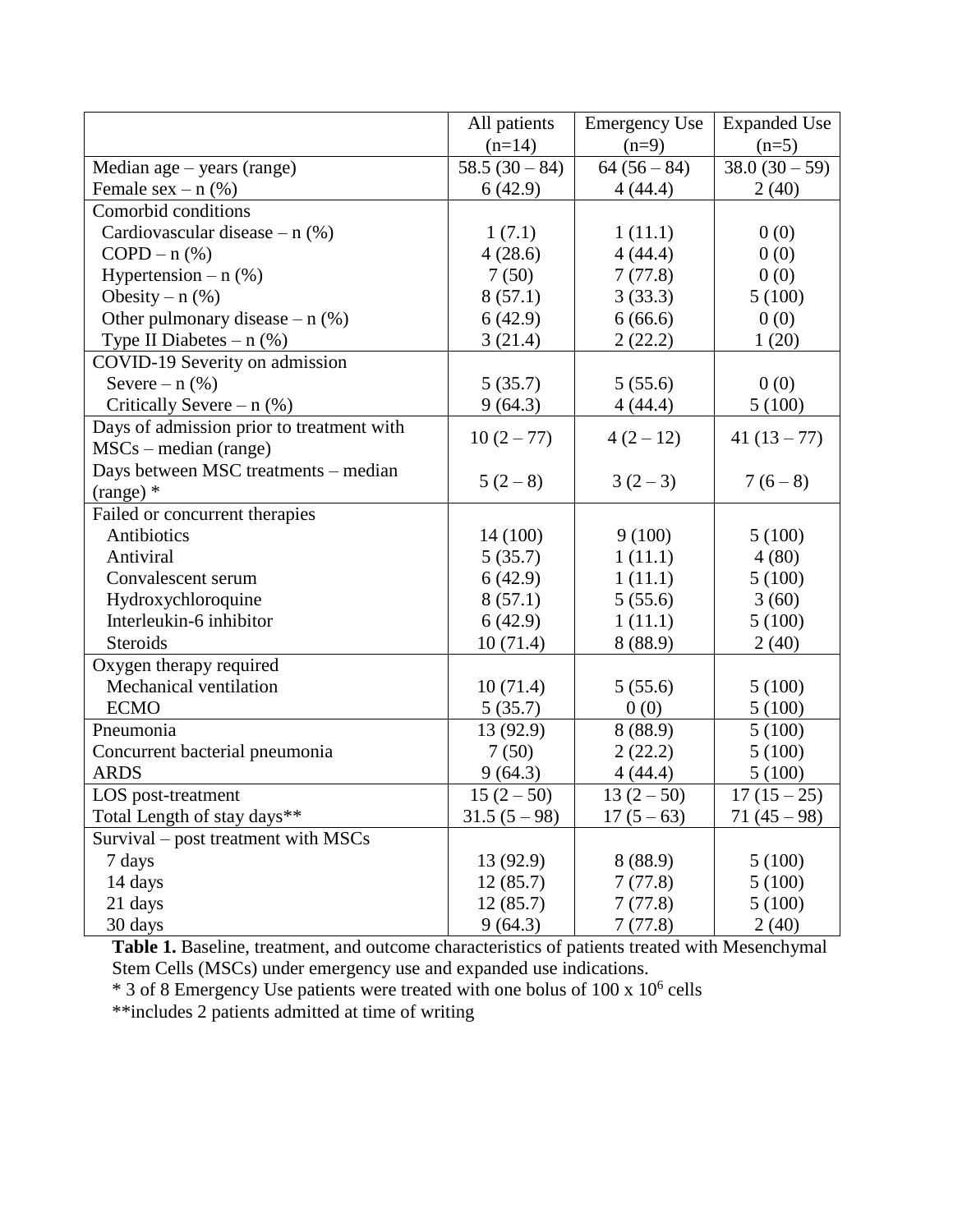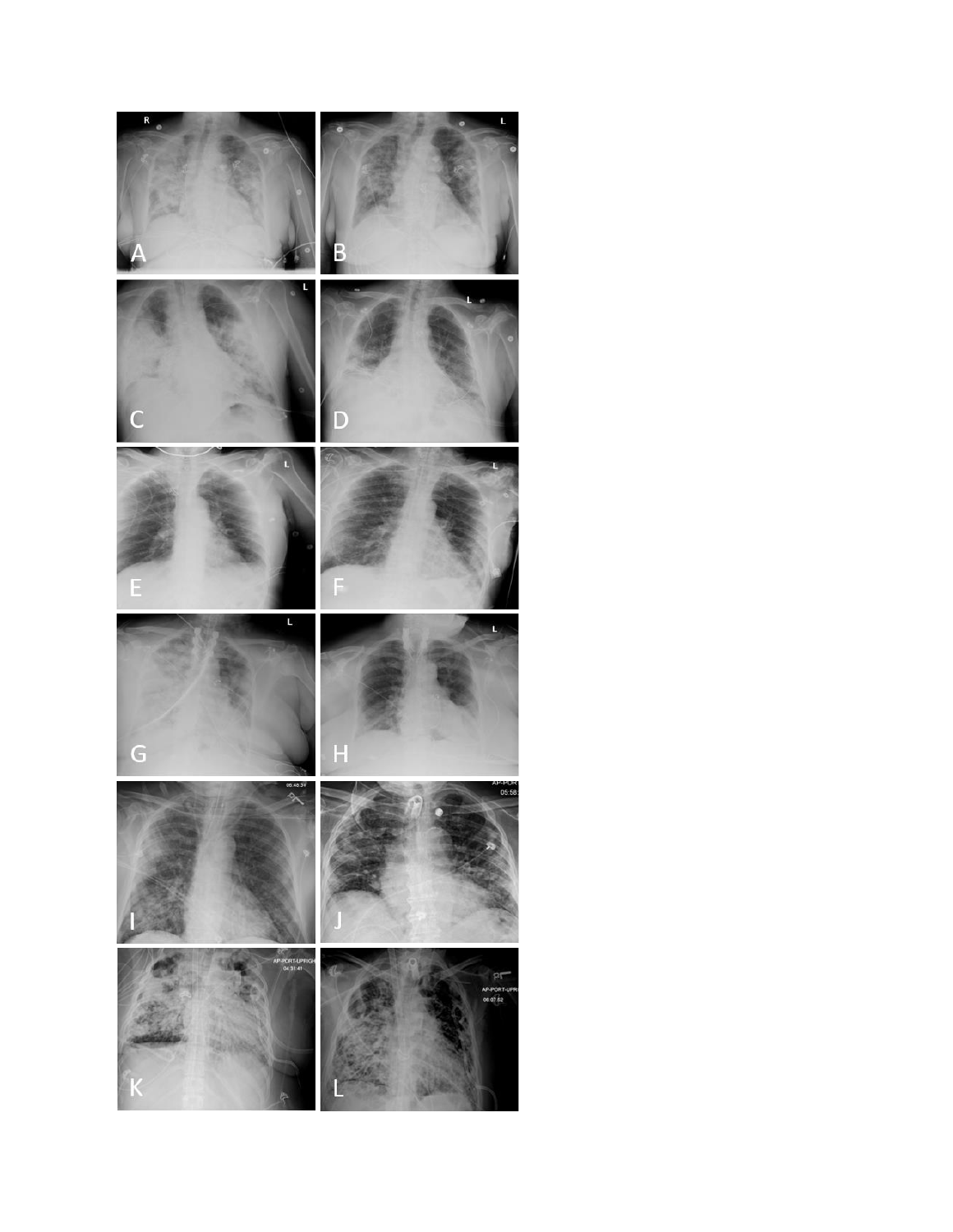**Figure 1. Chest radiographs of patient prior to and following treatment with Mesenchymal Stem Cells (MSCs).** 79 year old female, with MSC treatment 2 days post-admission; chest radiograph day 0 showing bilateral infiltrates (A) and 12 days post-treatment (B). 64 year old critically severe male, radiograph on day of ventilation and MSC treatment (C). Marked improvement of infiltrates and extubation 8 days following initial MSC infusion (D). 73 year old critically severe male treated with MSCs 12 days after initial admission. Radiograph the day prior to MSC treatment (E) indicates pulmonary infiltrates, which improved by day 9 following MSC infusion (F). 61 year old female categorized as critically severe Covid-19 on admission, treated with MSCs 4 days following admission. Chest x-rays one day prior to MSC infusions indicates severe pulmonary infection (G) which substantially improved by day 11 post-treatment (H). 84 year old male treated with MSCs 11 days after admission. Pre-treatment radiograph (I) on day 11 shows mild worsening of patchy airspace opacities bilaterally. There was slow improvement over time and infiltrates reduced on day 22 following MSC treatment (J). 30 year old female treated with MSCs 57 days after admission. Pre-treatment radiograph (K) on day 56 shows stable severe diffuse multifocal pulmonary opacities and focal lucencies within both upper lung zones which may represent loculated pleural air or parenchymal cavitation. Infiltrates reduced on day 4 following MSC treatment (L).

## **Researchers**

Santosh Kesari, MD, PhD Pacific Neuroscience Institute and Providence Saint John's Health Center

Gregory C. Kasper, MD ProMedica Toledo Hospital

Lev Verkh, MD Stemedica Cell Technologies, Inc.

Terese C. Hammond, MD Providence Saint John's Health Center

Marla L. Matal, MD ProMedica Toledo Hospital

Jay W. Hammerling, MD ProMedica Toledo Hospital

Nikolai Tankovich, MD, PhD Stemedica Cell Technologies, Inc.

Adrianus P. Lim, MD ProMedica Toledo Hospital

Kevin H. Zhao, MD ProMedica Toledo Hospital